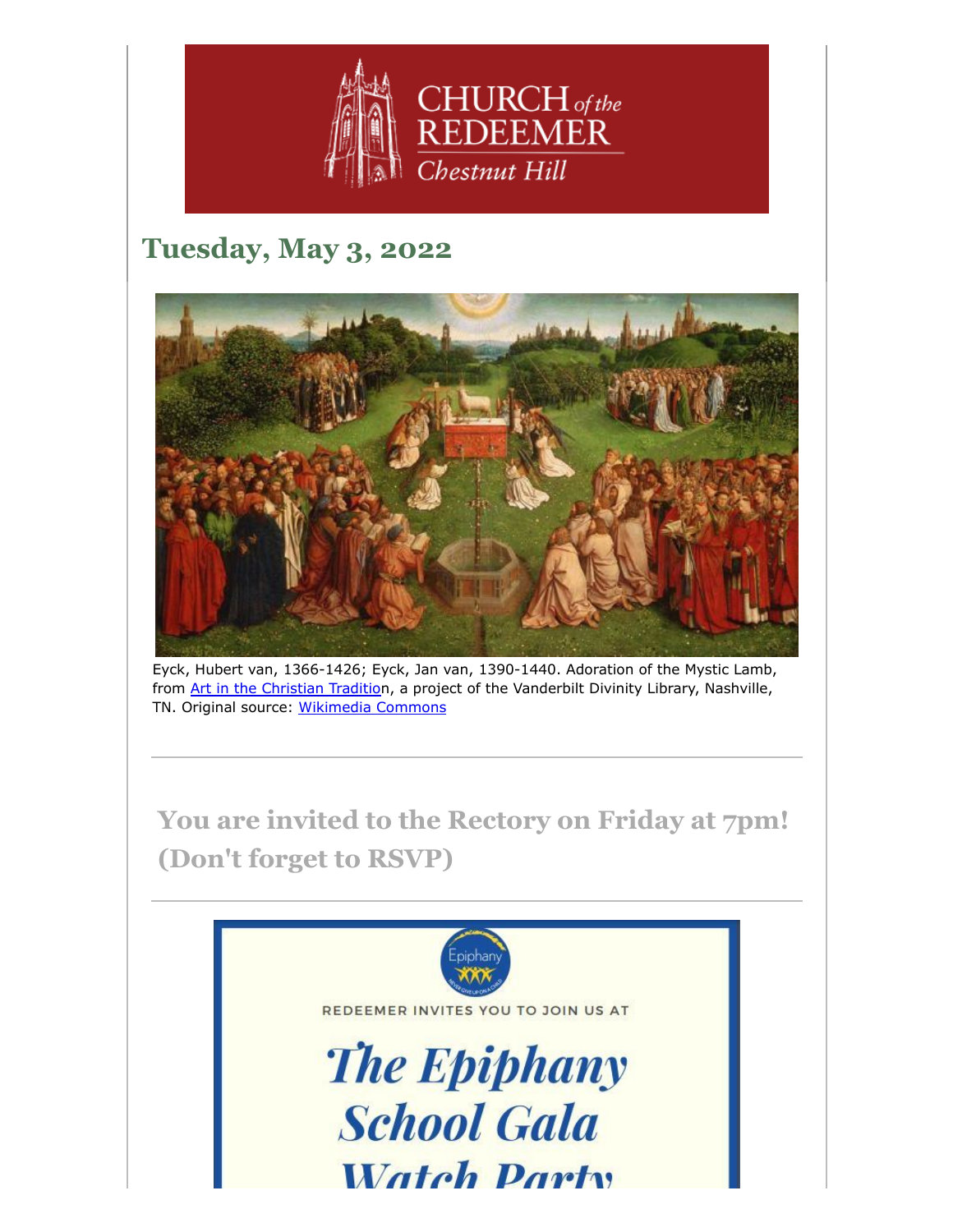

**Get a glimpse of the Epiphany School students!**

# **JOIN US VIRTUALLY**



## **Redeemer's Fundraising Page for the Epiphany School**

If you would like to learn more about Epiphany and support its important work, please visit [Redeemer's fundraising page.](https://give.epiphanyschool.com/fundraiser/3894017.) Donations will be multiplied by a generous donor who is offering a \$250K matching gift challenge.

# **Help Feed BC Students during their Finals Week**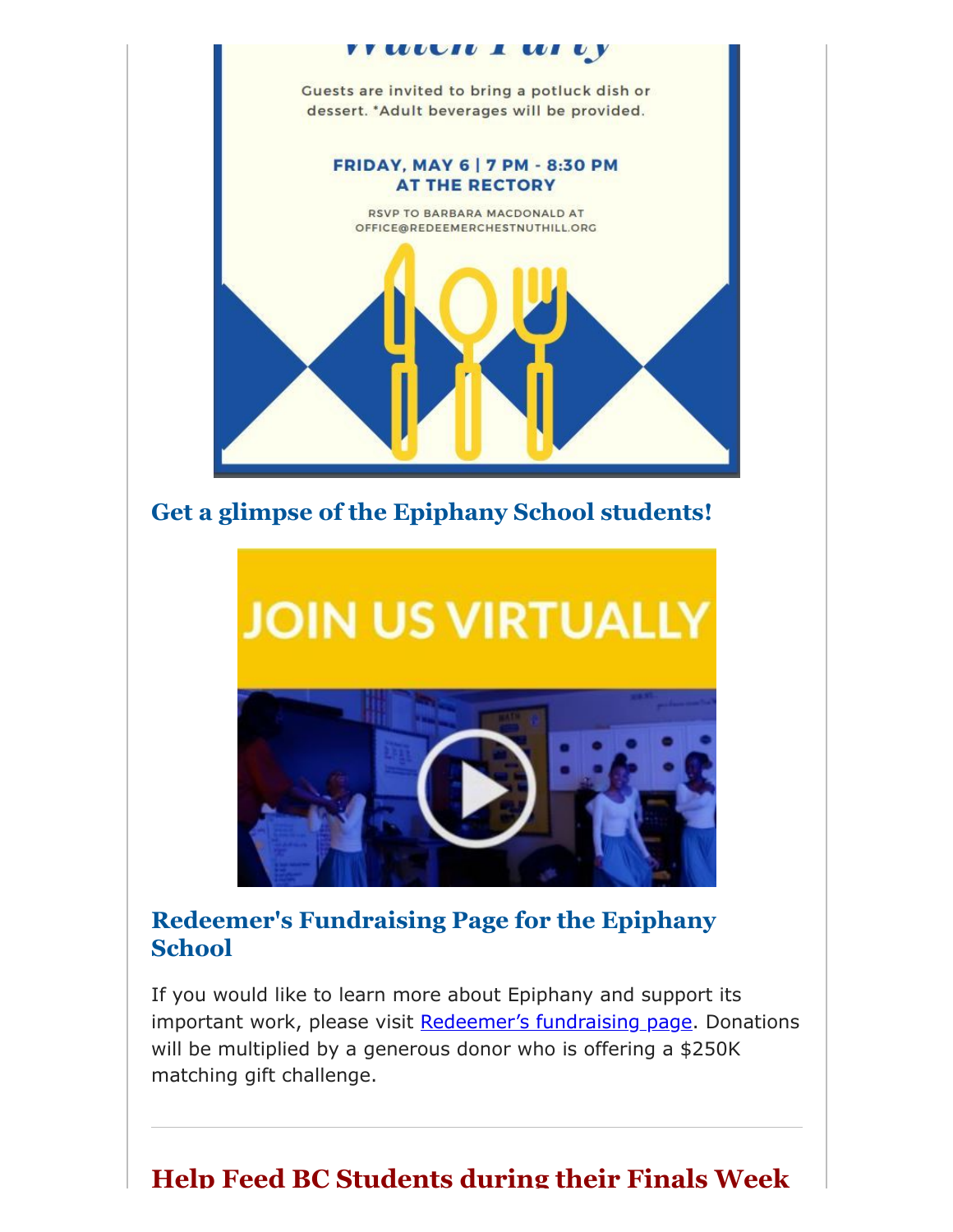

We are thrilled that Redeemer will again be hosting BC students during the upcoming finals period! -- and we are looking for volunteers to help feed those students! If you are able to provide dinner for approximately 10 students (served around 6:00 pm each evening) on any evening between Friday May 6th and Sunday May 15th, please email BC Chaplain Megan Holding at [megan.holding@bc.edu](mailto:megan.holding@bc.edu)

Redeemer's gift of warm hospitality is so appreciated by the students, and is a wonderful gift to them and to the Diocese's efforts to minister to and with our young adults! Many, many thanks!



## **We need your help to get to the end of the school year!**

FUEL volunteers pack and deliver hundreds of bags of groceries every week and we rely on your donations of food and your help packing the bags.

As the school year winds down, so does FUEL. We need your help, however, to get to the end of the school year. **We especially need boxes of cereal, either 10-12 oz. or individual serving boxes. Cans of tuna are also in short supply** as we pack 140 cans every other week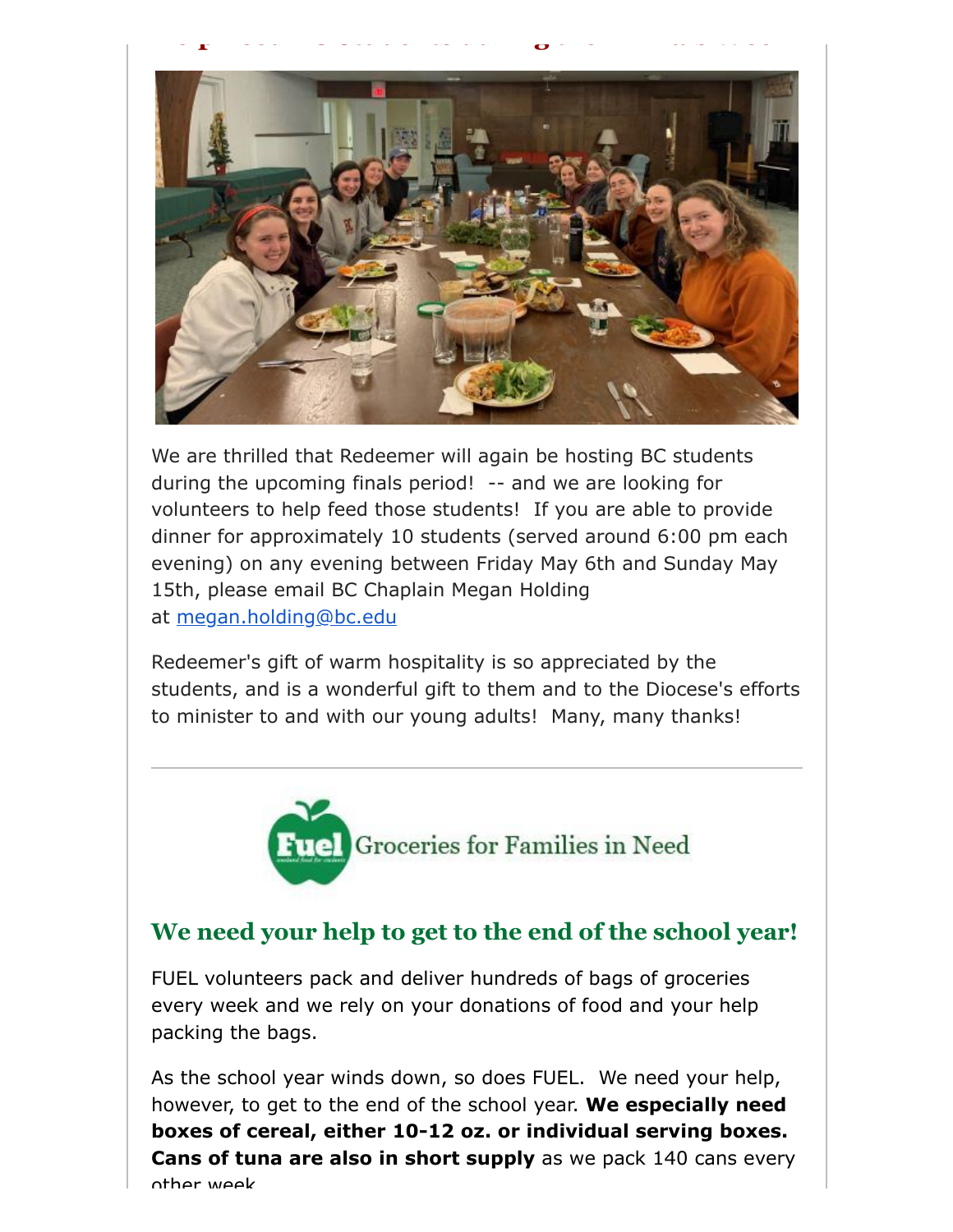**[Please sign up here](https://www.redeemerchestnuthill.org/EmailTracker/LinkTracker.ashx?linkAndRecipientCode=Fvws2JeO%2brUltxXfbD%2bc7gwkPEvGZPe527p5WZjqcx5PtdVYQyTnfXG9vBJV1AqZHpGDgSYmy9Bzlt51sf8HAe%2fwlDxFtFQyZN%2bsaCTPJ2U%3d)** to sort and pack when you can. There are many opportunities available in the final five weeks. Thank you!

--Velura Perry

#### **Join SSYP and friends for Comedy For A Cause Thursday, May 12th at 6:30pm**

*We hope you and your friends can join us Thursday, May 12 at [Comedy for a Cause](http://www.ssypboston.org/comedy-for-a-cause), a fun, casual night of food, drink, laughter and community in support of St. Stephen's Youth Programs! Your \$100 ticket includes 1 drink ticket, appetizers + desserts, and three professional comedians from our friends at Don't Tell Comedy.*

*[Please help us spread the word to your community by](https://www.facebook.com/events/703792077729735/?ref=newsfeed) sharing the event on Facebook and inviting your friends and family to come, too! The event on May 12 runs from 6:30-8:30 p.m. at District Hall in the Seaport. Tickets for those age 35 and under are \$50.*

*Find the Facebook event [HERE.](https://www.facebook.com/events/703792077729735/?ref=newsfeed)*

*Learn more and buy tickets [HERE.](http://www.ssypboston.org/comedy-for-a-cause)*

For any questions, please contact:

[Rev. Liz Steinhauser,](mailto:liz@ststephensbos.org) [Dan McCarthy](mailto:dan.mccarthy@comcast.net) or [Maisie Pollard](mailto:maisiepollard@gmail.com)

## **For Those in Need of Prayer**

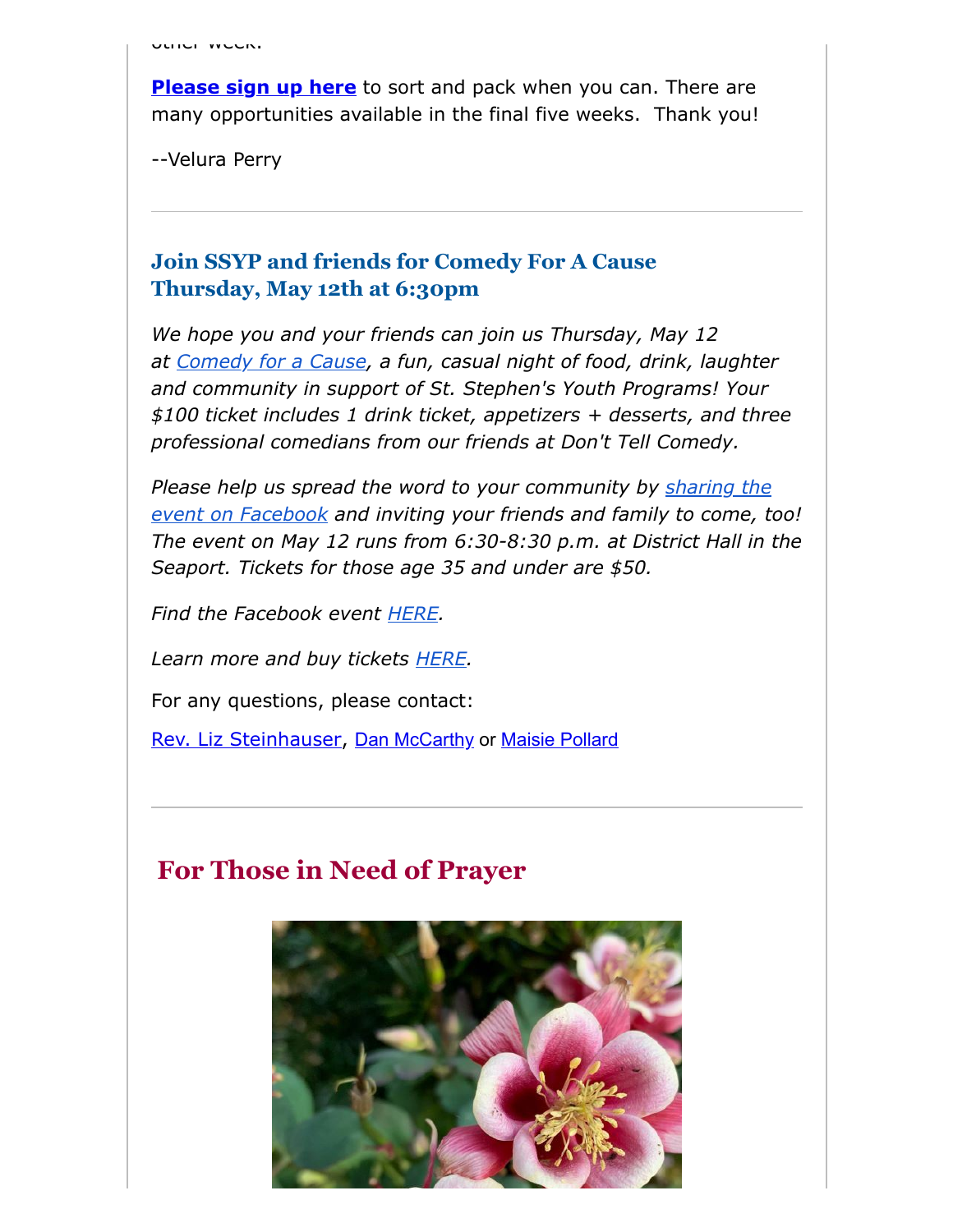

Photo, Barbara MacDonald

Juliette Cobian, Diane Hickman, Edward Thayer, Ginny Troutman, Agatha, Anne, Betsy, Brian, Chris, Christian, Daniel, Eve, Fanny, Fung, Kevin, Margot, Mary Ann, Mikaela, Marie, Medora, Natalie, Nathaniel, Ruth, Tom, Wai Ling, Haiti and Ukraine

#### **Seeking New Residents for Trinity House Supported by the Redeemer's Strategic Ministries**

Trinity House in Newton Centre is an intentional community of BC grad students, that has openings for next year!

Trinity House grew from a collaboration of Trinity Newton Centre, Redeemer, ECBC, and the Episcopal non-profit Creche (The Charles River Episcopal Co-Housing Endeavor). Creche plants and supports intentional communities in partnership with Episcopal parishes, and Trinity House is one of its three current communities. Each home establishes its own rhythms and covenant within the framework of Creche's covenant of communal living. If you are interested in learning more about Trinity House, intentional communities, or Creche, contact [Jeff@creche.community](mailto:Jeff@creche.community) or Megan at [Megan.holding@bc.edu](mailto:Megan.holding@bc.edu).



**Join Barrie Rose for Embodied Prayer**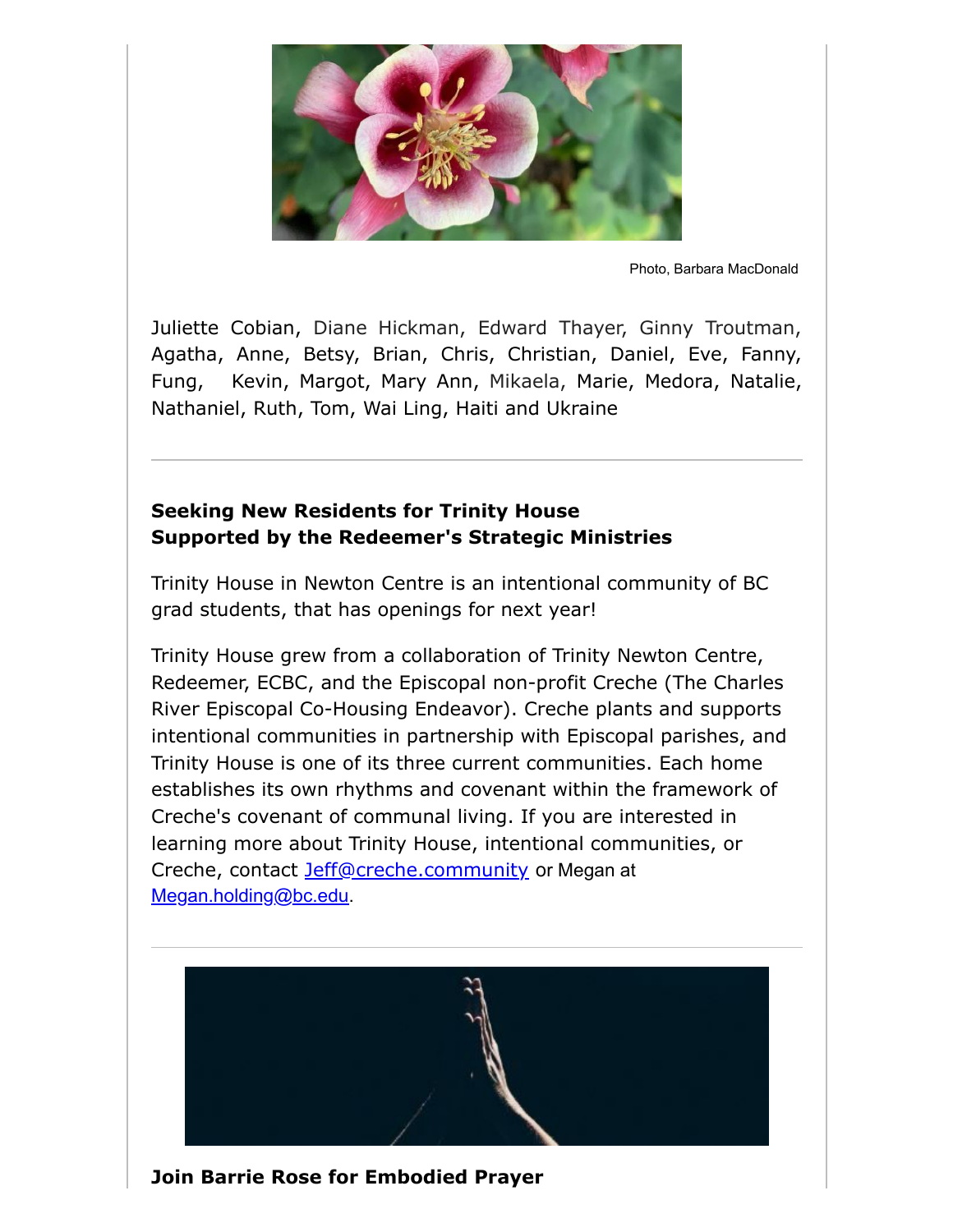#### **Wednesdays ~ 5:30-6:30pm & Thursdays ~ 10:30-11:30am in the Undercroft**

Sela is an embodied prayer class inspired by the western spiritual tradition. It longs to retrieve and bring into the 21st century "secular age" the riches of the Christian contemplative tradition to the common person who longs for a deeper connection to his/her depths as well as the heights of transcendence. We long for these riches (embodied prayer postures and contemplative methods etc.) to be a light to a western world that is dying for spiritual food, bodily connection, human community, and psychological healing.

The class is held Wednesdays from 5:30-6:30pm and Thursdays from 10:30-11:30am in the undercroft of the church. We have our base flow/curriculum based on the Christian theologian St. Dominic's (1170-1221) *Nine Ways of Prayer.*

Everyone is welcome (12 and up) please bring comfortable exercise clothes (since the class is movement-based) as well as a heart open to engage God in prayer in and through the body and breathe. If you have a yoga mat you would like to bring feel free to bring it, we also have Sela mats, blocks, and straps available on site.

*Barrie Rose is teaching the Sela class. She has a background in dance as well as in teaching ballet, she is a certified yoga instructor (trained in Nepal) and has a master's degree in spirituality (from Boston College).*

### **Rev. Mike Dangelo will be preaching at St. Stephen's Episcopal Church on May 22nd**

For those of you why would like to see the service and hear Mike's sermon, it will be will be streamed on the St. Stephen's website.

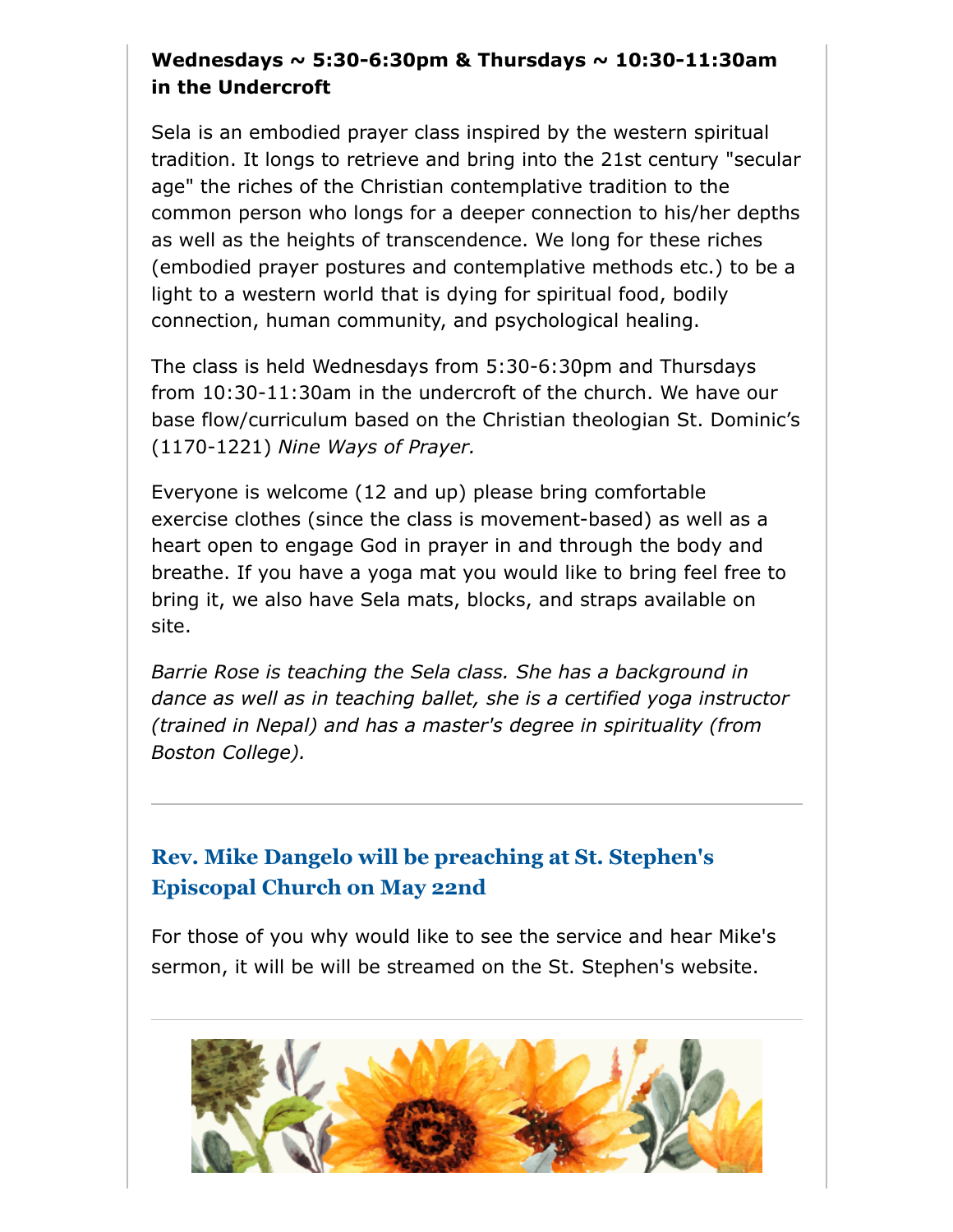**Sunflowers for Ukraine** As your sunflower seeds germinate and grow during Eastertide, please continue to gather your family and say the prayer below in support of the Ukrainian people. If you would like some sunflower seeds and a pot, please email **Anne** Grandin.

#### *Rev. Mike Dangelo's Prayer*

*Dear God, Ruler of the Nations and Prince of Peace,*

*We give you thanks for the good earth warmed by the coming of spring and the gentle rains which water it. We thank you for these seeds which hold within themselves the secret life that will soon break forth into holy light. As we plant these seeds we remember before you the people of Ukraine who claim this flower as a symbol of their nation. We ask you, Gracious Lord, to break the sword of war in their land, and restore the homes and lives destroyed in violence. May these flowers bloom, and in them may we know the hope of your risen Son our savior Jesus Christ in whose name we pray. Amen.*

## **Join us for Bible Study!**

#### **Here are the many opportunities for Bible Study. All are invited!**

Sunday Mornings, 9-9:45am - in person or [Join Zoom Meeting](https://us02web.zoom.us/j/86566228912?pwd=aGxWTU1PU3Y3TDZsVTdmbXg2UnNvZz09)

[Wednesday morning Men's Bible Study, 7-8am - in person or](https://us02web.zoom.us/j/89392200698?pwd=czIzYmlKT1JCRmkrdlBFM2lJaGdkZz09) Join Zoom Meeting

[Thursday morning Women's Bible Study, 9-10:30am - Join Zoom](https://us02web.zoom.us/j/82431832126?pwd=ZXBLQUFnL2haSEZyWll3b0R0MEpmUT09#success#success) Meeting, now hybrid: in person and on zoom

First Monday of the month Downtown Bible Study over lunch (Offsite), 12:15 - 1:30pm. For more information, please email [Graeme Mills](mailto:gmills@cambridgeassociates.com).